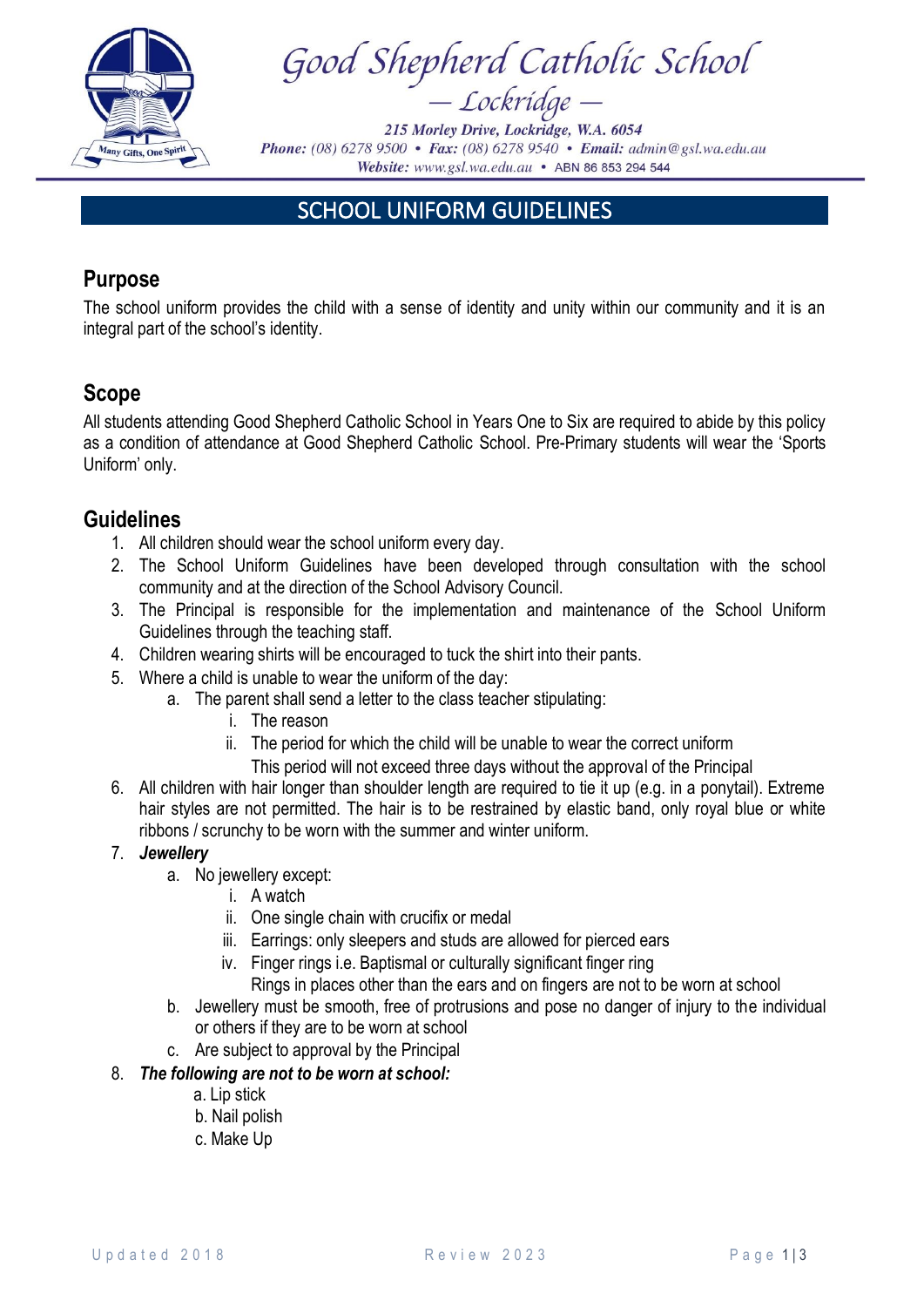# **School Uniform**

Kindergarten students are not required to wear the School Uniform. Parents should be mindful of the learning environment when dressing the child and ensure it is suitable for their daily activities.

Kindy t-shits are available for parents to purchase before the school year commences, as a once off order. These are not compulsory.

## *Pre Primary students are required to wear the following School Uniform:*

Girls and Boys

- Royal Blue rugby shorts with logo
- Sky blue polo with logo
- House coloured polo with logo (sports faction colour)
- School Jumper with Logo
- School Zip Jacket with Logo (sports days)
- Sports School socks
- Royal Blue track suit pants (for winter)
- Royal Blue school hat with logo
- Joggers predominately white

### *Year 1 - 6 Compulsory Uniform:*

The correct Uniform is to be worn each day or a satisfactory letter of explanation shall be provided to the Principal via the class teacher.

## **SUMMER: to be worn during Terms 1 & 4**

#### *Girls*

- Blue checked school dress
- Black sandals or lace up low heel black school shoes (black sneakers, boots or shoes with a high heel are not appropriate)
- White school socks
- School jumper with logo

*Optional:* 

• Navy blue skort with sky blue short sleeve shirt with school logo on pocket

#### *Boys*

- Mycron grey shorts
- Sky blue short sleeve shirt with school logo on pocket
- Black sandals or lace up black school shoes (black sneakers or boots are not appropriate)
- Grey school socks
- School jumper with logo

## **WINTER: to be worn during terms 2 & 3**

*Girls* 

- Blue checked school dress
- Lace up black school shoes (black sneakers, boots or shoes with a high heel are not appropriate)
- White school socks
- School jumper with logo

*Optional:* 

- Tights navy blue
- Navy blue skort with sky blue short sleeve shirt with school logo on pocket